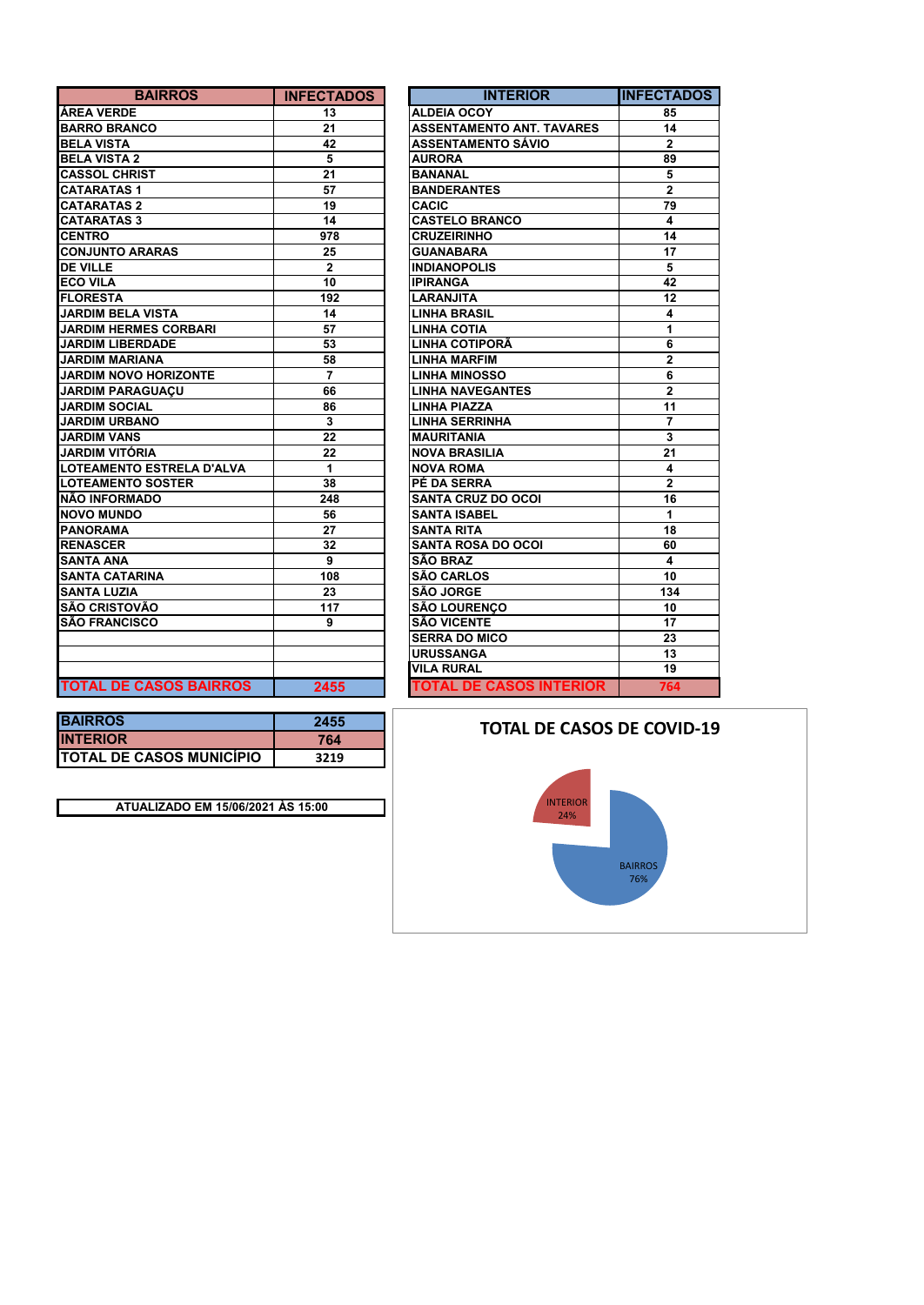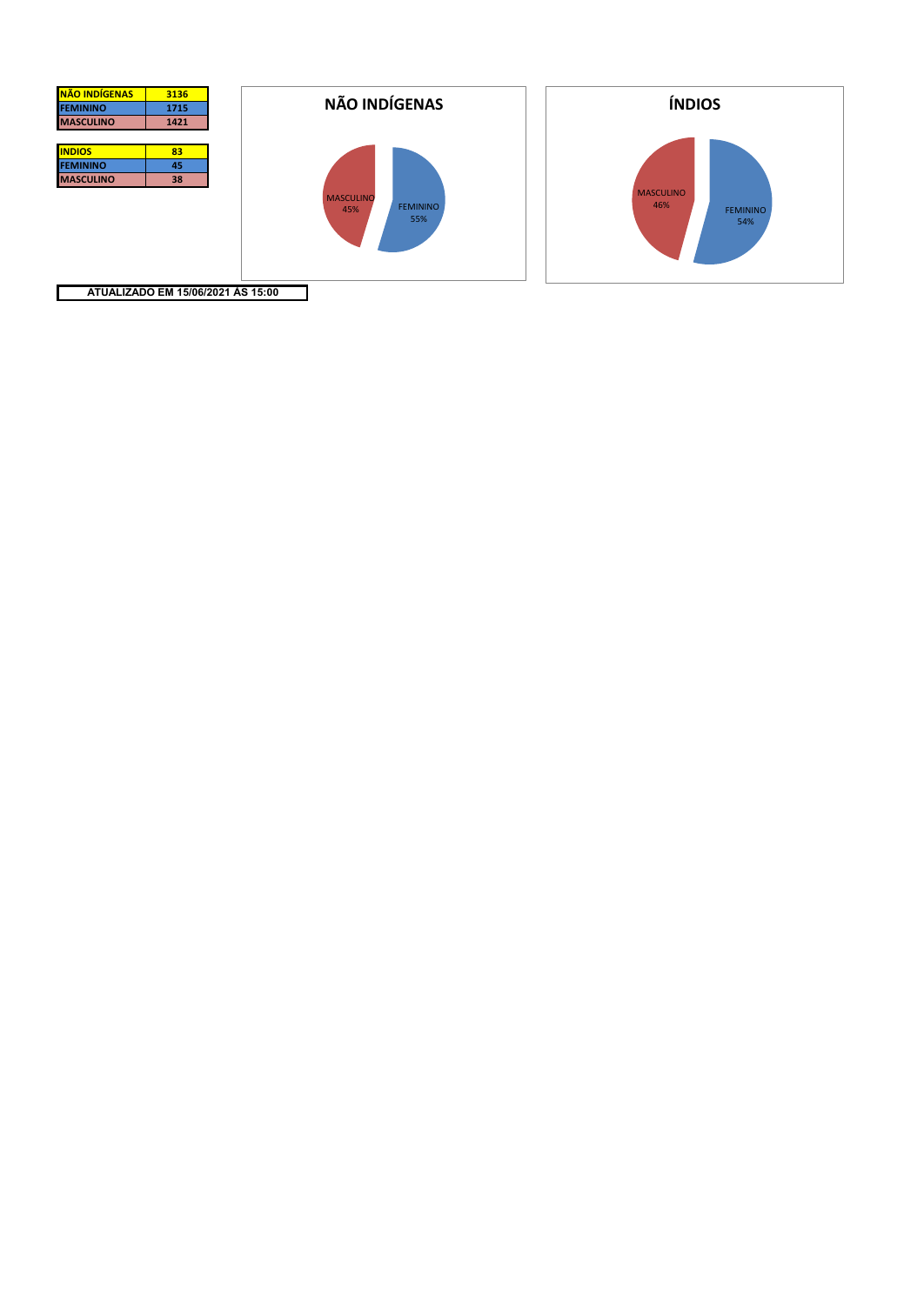

**ATUALIZADO EM 15/06/2021 ÀS 15:00**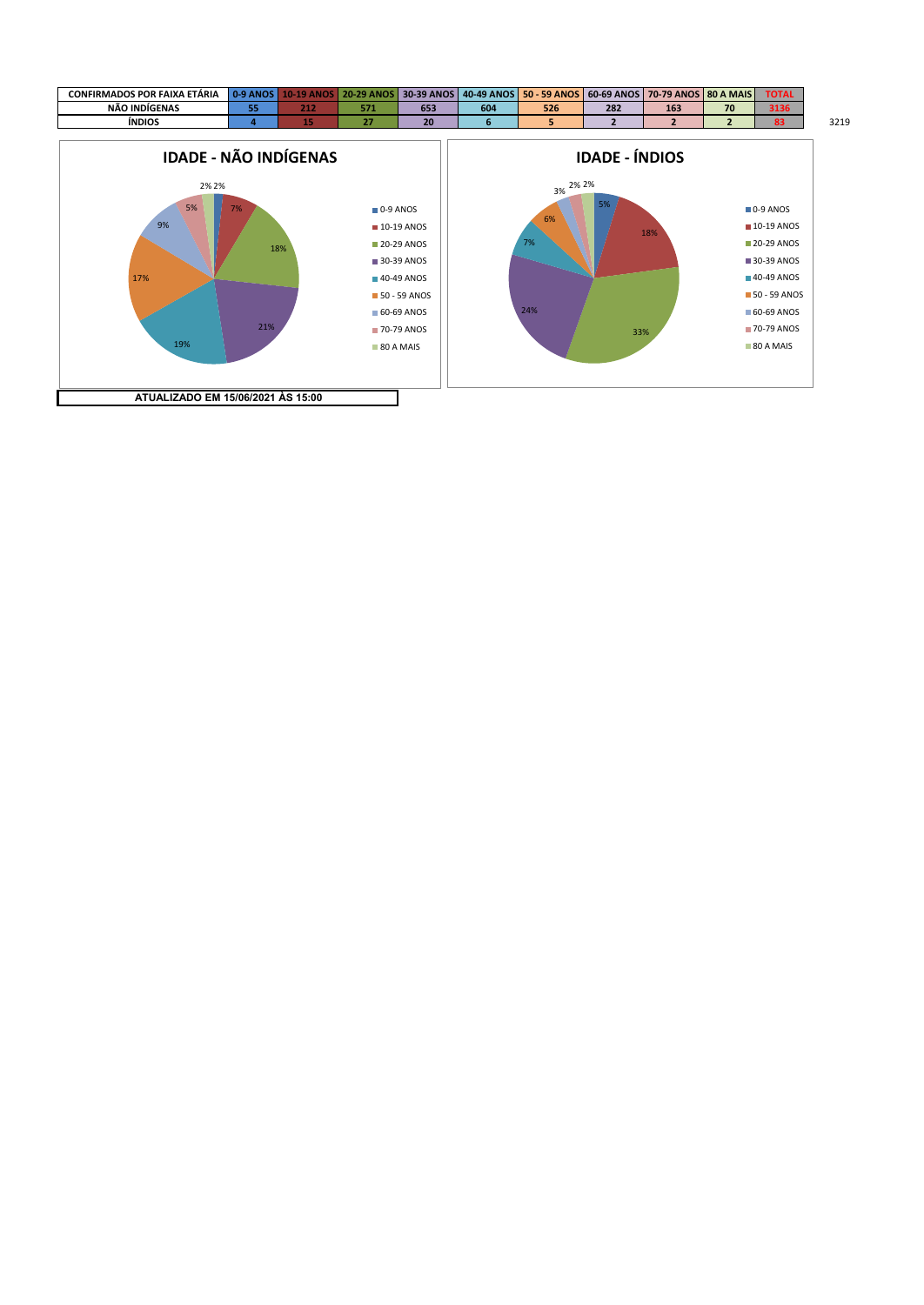|                | <b>SEXO</b>                       | <b>IDADE</b>       | <b>MORBIDADES</b>                                                                |  |
|----------------|-----------------------------------|--------------------|----------------------------------------------------------------------------------|--|
| 1              | <b>HOMEM</b>                      | 59 ANOS            | <b>SEM MORBIDADE</b>                                                             |  |
| $\overline{2}$ | <b>HOMEM</b>                      | <b>105 ANOS</b>    | <b>SEM MORBIDADE</b>                                                             |  |
| 3              | <b>MULHER</b>                     | <b>83 ANOS</b>     | HIPERTENSÃO, DIABETES, DOENÇA CARDIOVASCULAR                                     |  |
| 4              | <b>MULHER</b>                     | <b>68 ANOS</b>     | DOENÇA CARDIOVASCULAR, HIPERTENSÃO, DIABETES, DOENÇA RENAL, OBESIDADE, TABAGISMO |  |
| 5              | <b>HOMEM</b>                      | 82 ANOS            | NÃO INFORMADO                                                                    |  |
| 6              | <b>MULHER</b>                     | 59 ANOS            | DOENÇA CARDIOVASCULAR, HEPÁTICA, HIPERTENSÃO, DIABETES.                          |  |
| 7              | <b>MULHER</b>                     | <b>91 ANOS</b>     | <b>HIPERTENSÃO</b>                                                               |  |
| 8              | <b>MULHER</b>                     | 78 ANOS            | HIPERTENSÃO, OBESIDADE                                                           |  |
| 9              | <b>HOMEM</b>                      | 81 ANOS            | DOENÇA CARDIOVASCULAR, HIPERTENSÃO, DIABETES, OBESIDADE                          |  |
| 10             | <b>MULHER</b>                     | 76 ANOS            | HIPERTENSÃO, DIABETES                                                            |  |
| 11             | <b>HOMEM</b>                      | <b>88 ANOS</b>     | DOENCA PULMONAR, DIABETES                                                        |  |
| 12             | <b>HOMEM</b>                      | <b>70 ANOS</b>     | <b>HIPERTENSÃO</b>                                                               |  |
| 13             | <b>HOMEM</b>                      | <b>78 ANOS</b>     | <b>HIPERTENSÃO</b>                                                               |  |
| 14             | <b>MULHER</b>                     | <b>85 ANOS</b>     | NÃO INFORMADO                                                                    |  |
| 15             | <b>MULHER</b>                     | <b>68 ANOS</b>     | HIPERTENSÃO, DIABETES                                                            |  |
| 16             | <b>MULHER</b>                     | 85 ANOS            | DOENÇA NEUROLÓGICA                                                               |  |
| 17             | <b>MULHER</b>                     | 93 ANOS            | DOENÇA CARDIOVASCULAR, OBESIDADE                                                 |  |
| 18             | <b>HOMEM</b>                      | <b>75 ANOS</b>     | OBESIDADE                                                                        |  |
| 19             | <b>HOMEM</b>                      | 85 ANOS            | NÃO INFORMADO                                                                    |  |
| 20             | <b>MULHER</b>                     | 86 ANOS            | NÃO INFORMADO                                                                    |  |
| 21             | <b>HOMEM</b>                      | 75 ANOS            | <b>SEM MORBIDADE</b>                                                             |  |
| 22             | <b>HOMEM</b>                      | 79 ANOS            | DOENÇA CARDIOVASCULAR                                                            |  |
| 23             | <b>HOMEM</b>                      | <b>76 ANOS</b>     | DOENÇA CARDIOVASCULAR, HIPERTENSÃO E DIABETES                                    |  |
| 24             | <b>HOMEM</b>                      | 72 ANOS            | NEOPLASIA, HIPERTENSÃO, DIABETES                                                 |  |
| 25             | <b>MULHER</b>                     | 88 ANOS            | HIPERTENSÃO, DOENÇA PULMORAR, DOENÇA NEUROLÓGICA, TABAGISMO                      |  |
| 26             | <b>MULHER</b>                     | 59 ANOS            | NÃO INFORMADO                                                                    |  |
| 27             | <b>MULHER</b>                     | 80 ANOS            | DOENÇA CARDIOVASCULAR, HIPERTENSÃO                                               |  |
| 28             | <b>MULHER</b>                     | 57 ANOS            | NÃO INFORMADO                                                                    |  |
| 29             | <b>HOMEM</b>                      | 50 ANOS            | <b>SEM MORBIDADE</b>                                                             |  |
| 30             | <b>HOMEM</b>                      | <b>65 ANOS</b>     | NÃO INFORMADO                                                                    |  |
| 31<br>32       | <b>HOMEM</b>                      | <b>68 ANOS</b>     | <b>SEM MORBIDADE</b><br>NÃO INFORMADO                                            |  |
|                | HOMEM                             | 40 ANOS            |                                                                                  |  |
| 33<br>34       | <b>HOMEM</b><br><b>MULHER</b>     | 79 ANOS<br>84 ANOS | <b>DIABETES</b><br>NÃO INFORMADO                                                 |  |
| 35             | <b>MULHER</b>                     | <b>78 ANOS</b>     | NÃO INFORMADO                                                                    |  |
| 36             | <b>HOMEM</b>                      | <b>68 ANOS</b>     | DIABETES, HIPERTENSÃO, DOENÇA CARDIOVASCULAR                                     |  |
| 37             | <b>HOMEM</b>                      | <b>71 ANOS</b>     | HIPERTENSÃO                                                                      |  |
| 38             | <b>MULHER</b>                     | <b>78 ANOS</b>     | NÃO INFORMADO                                                                    |  |
| 39             | <b>MULHER</b>                     | <b>83 ANOS</b>     | NÃO INFORMADO                                                                    |  |
| 40             | <b>HOMEM</b>                      | 79 ANOS            | <b>DIABETES</b>                                                                  |  |
| 41             | <b>HOMEM</b>                      | 40 ANOS            | <b>SEM MORBIDADE</b>                                                             |  |
| 42             | <b>HOMEM</b>                      | <b>68 ANOS</b>     | NÃO INFORMADO                                                                    |  |
| 43             | <b>HOMEM</b>                      | 65 ANOS            | NÃO INFORMADO                                                                    |  |
| 44             | <b>HOMEM</b>                      | 50 ANOS            | <b>SEM MORBIDADE</b>                                                             |  |
| 45             | <b>MULHER</b>                     | 57 ANOS            | NÃO INFORMADO                                                                    |  |
| 46             | <b>MULHER</b>                     | 59 ANOS            | NÃO INFORMADO                                                                    |  |
| 47             | <b>MULHER</b>                     | <b>88 ANOS</b>     | <b>SEM MORBIDADE</b>                                                             |  |
| 48             | <b>HOMEM</b>                      | 79 ANOS            | DOENÇA CARDIOVASCULAR                                                            |  |
| 49             | <b>HOMEM</b>                      | <b>64 ANOS</b>     | NÃO INFORMADO                                                                    |  |
| 50             | <b>MULHER</b>                     | 73 ANOS            | <b>SEM MORBIDADE</b>                                                             |  |
| 51             | <b>HOMEM</b>                      | <b>63 ANOS</b>     | NÃO INFORMADO                                                                    |  |
| 52             | <b>HOMEM</b>                      | 91 ANOS            | NÃO INFORMADO                                                                    |  |
| 53             | <b>HOMEM</b>                      | <b>72 ANOS</b>     | <b>DOENÇA PULMONAR</b>                                                           |  |
| 54             | <b>HOMEM</b>                      | 52 ANOS            | <b>SEM MORBIDADE</b>                                                             |  |
| 55             | <b>HOMEM</b>                      | 57 ANOS            | <b>DOENÇA PULMONAR</b>                                                           |  |
| 56             | <b>MULHER</b>                     | 69 ANOS            | HIPERTENSÃO, DIABETES, OBESIDADE                                                 |  |
| 57             | <b>MULHER</b>                     | 48 ANOS            | <b>SEM MORBIDADE</b>                                                             |  |
| 58             | <b>MULHER</b>                     | <b>55 ANOS</b>     | <b>HIPERTENSÃO</b>                                                               |  |
| 59             | <b>HOMEM</b>                      | 55 ANOS            | <b>SEM MORBIDADE</b>                                                             |  |
| 60             | <b>HOMEM</b>                      | <b>86 ANOS</b>     | NÃO INFORMADO                                                                    |  |
| 61             | <b>HOMEM</b>                      | 46 ANOS            | HIPERTENSÃO, DIABETES                                                            |  |
| 62             | <b>HOMEM</b>                      | <b>52 ANOS</b>     | NÃO INFORMADO                                                                    |  |
| 63             | <b>HOMEM</b>                      | 51 ANOS            | <b>DIABETES</b>                                                                  |  |
| 64             | <b>HOMEM</b>                      | 56 ANOS            | NÃO INFORMADO                                                                    |  |
| 65             | <b>HOMEM</b>                      | <b>72 ANOS</b>     | HIPERTENSÃO, DIABETES                                                            |  |
| 66             | HOMEM                             | 69 ANOS            | NÃO INFORMADO                                                                    |  |
|                |                                   |                    |                                                                                  |  |
|                | ATUALIZADO EM 15/06/2021 ÀS 15:00 |                    |                                                                                  |  |